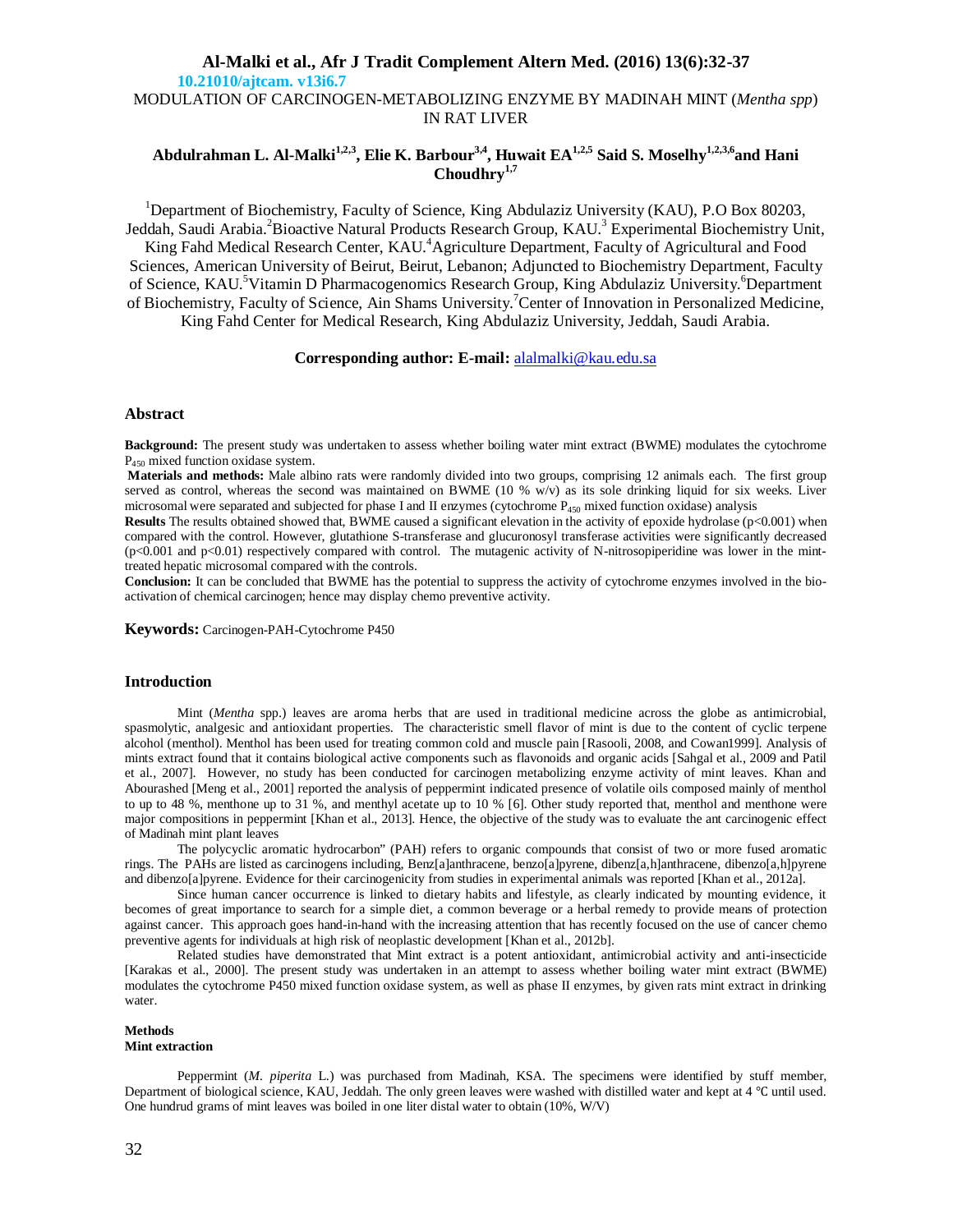**10.21010/ajtcam. v13i6.7**

## **Animals**

The handling of animals was done according to the ethical committee of KAU. Male Wister albino rats (100-120 g) were purchased from the animal house in the King Fahd Research Center, King Abdulaziz University, Jeddah, KSA. The rats were randomly divided into two groups, comprising 12 animals each. The first group served as control, whereas the second was maintained on BWME (10% w/v) as its sole drinking liquid for six weeks. The animals were then decapitated after anesthesia by thiopental.

#### **Preparation of hepatic microsomal fractions**

The liver homogenate and subcellular fractions was achieved according to the method of Ioannides and Parke [11]. Liver was homogenized using glass homogenizer with 25% (w/v) suspension with ice-cold 1.15% (w/v) KCI. The homogenate was centrifuged at 10000g for 15 min at 4ºC using cooling centrifuge .The supernatant , microsomal supernatant) was stored at -20ºC until use. For the preparation of microsomal were centrifuged at 45,000 rpm for 60 min at 4ºC. The pellet was re-suspended in the original volume, of 1.15% (w/v) KCI. The re-suspended pellet is termed the microsomal fraction.

#### **Enzyme assays**

The protein levels of the hepatic microsomes was measured by the Lowry procedure [12], using bovine serum albumin as a standard. The following enzyme assays were carried out using isolated microsomes: Ethoxyresorufin O-deethylase [ Khan etal.,2012a], methoxyresorufin O-demethylase [Khan et al., 2013], pentoxyresorufin O-depentylase [Khan et al., 2013], pnitrophenol hydroxylase [Khan et al., 2012b], erythromycin N-demethylase [Castillo-Juarez et al., 2009], epoxide hydrolase using benzo(a)pyrene-4,5-oxide as substrate [Liang et al.,2012] and UDP-glucuronosyltransferase, employing 2-aminophenol as a substrate, [Lopez et al., 2010]. In addition to these microsomal assays, the following enzyme activities were performed on the cytosolic fraction: Glutathione S-transferase [Stafford et al.,2005], and sulphotransferase using 2-naphthol as a substrate [Lucchesi et al., 2004].

#### **Mutagenicity assays**

The effect of treatment with aqueous mint extract on the activation of model mutagens was determined using the Ames Salmonella test [Hussain et al.,2010]. The activation system was prepared from control and mint-treated animals. All mutagens (benzo[a]pyrerne 25µg, dimethylbenz[a]anthracene 50ug, and N- nitrosopyrolidine 6 mg) were dissolved in DMSO, so that the final concentration remained below100 µl per incubation.

#### **Statistical analysis**

 The data were analyzed by using the SPSS software. The student's *t*-test was used to examine the statistical significance of differences among the means of different treatments within this Complete Randomized Design. The significant differences are reported at P value of  $< 0.05$ .

#### **Results**

Results in Table 1, shows that, the treatment of rats with BWME impaired the O-dealkylations of methoxy- and ethoxyresorufin. Similarly, there was a significant decrease in the O-depentylation of pentoxyresorufin (p<0.01) together with the demethylation of methoxyresorufin (p<0.01) whereas only a significant decrease in the hydroxylation of p-nitrophenol (p<0.01) was determined. In contrast, there was a significant elevation of erythromycin N-demethylase (p<0.01) in rats depend on mint extract as compared with control group.

**Table1:** Effect of BWME on liver mixed function oxidases activities (mean  $\pm$  SD)

| Enzyme activity                                                | Control<br>$N=12$ | <b>BWME</b><br>$N=12$ |
|----------------------------------------------------------------|-------------------|-----------------------|
| О-<br>Methoxyresorufin<br>demethylase<br>(Unit / $mg$ protein) | $41.8 + 5.6$      | $22.3 + 4.7**$        |
| Pentoxyresorufin O-depentylase<br>(Unit /mg protein)           | $13.6 + 2.2$      | $6.6 \pm 0.3**$       |
| <b>Ethoxyresorufin O-deethylase</b><br>(Unit /mg protein)      | $58.9 + 6.9$      | $11+3**$              |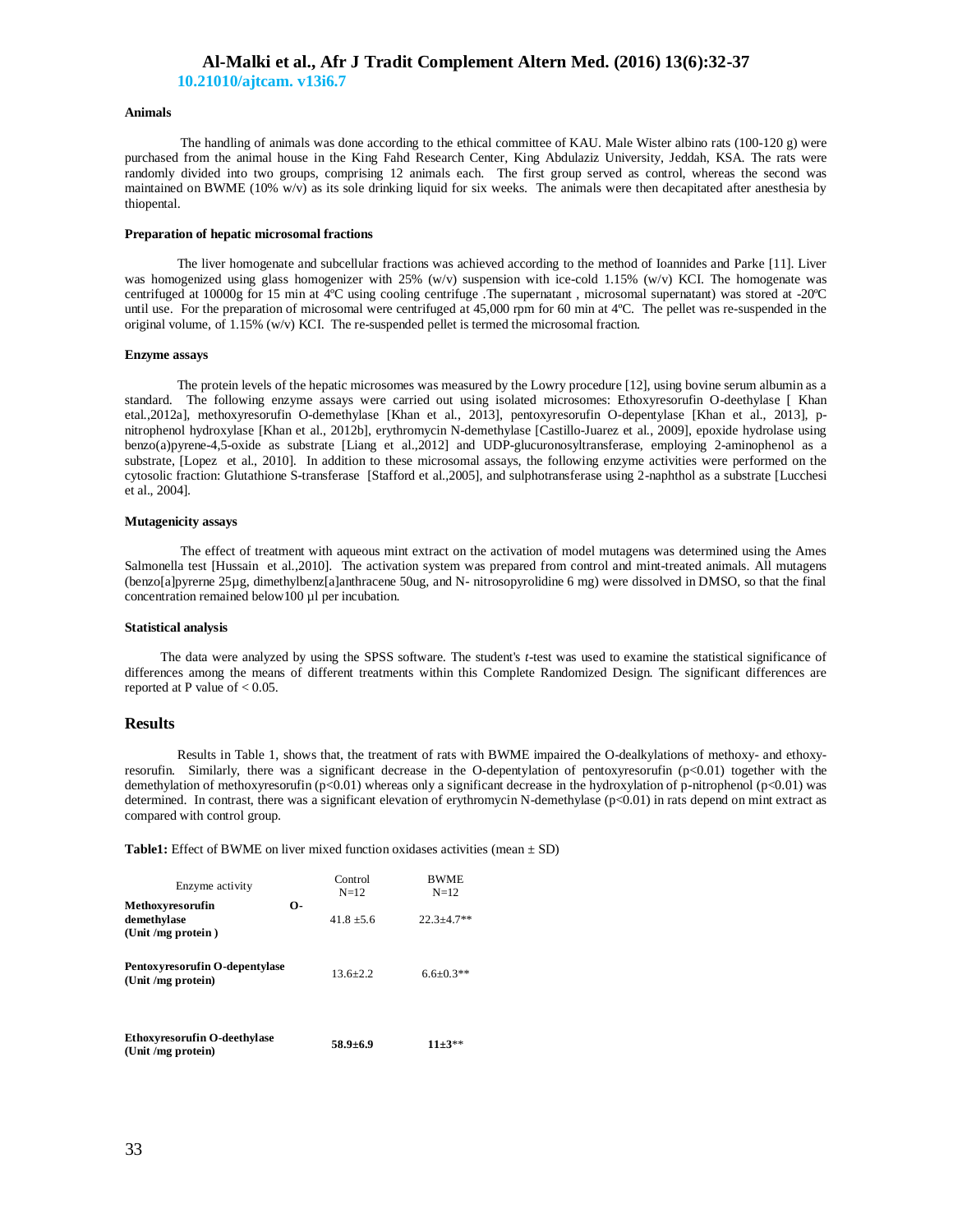**10.21010/ajtcam. v13i6.7**

| p-Nitrophenol hydroxylase<br>(Unit /mg protein) | $24.6 \pm 2.4$ | $10.3 \pm 0.77**$ |
|-------------------------------------------------|----------------|-------------------|
|                                                 |                |                   |

| <b>Erythromycin N-demethylase</b> | $18 + 1.3$ | $47.6 \pm 8.1$ ** |
|-----------------------------------|------------|-------------------|
| (Unit/ mg protein)                |            |                   |

 $*P < 0.05$ ,  $*P < 0.01$ 

#### **Effect of BWME on rat hepatic conjugation enzyme activities**

The effect of mint extract administration on liver phase II detoxifying enzymes in table 2 showed that, mint extract caused a significant elevation in the activity of epoxide hydrolase (p<0.001), as compared with control. However, glutathione S-transferase and UDP-glucuronosyltransferase activities were significantly decreased  $(p<0.001, p<0.01)$  respectively following treatment with mint extract. No significant change was recorded in the activity of sulphotransferase, which was monitored using 2-naphthol substrate on when measured in the presence of 2-aminophenol.

**Table 2:** Effect of BWME extract on rat hepatic phase II enzyme activities (mean  $\pm$  SD).

| <b>Parameter</b>                                      | Control<br>$N=12$ | Mint extract<br>$N=12$ |
|-------------------------------------------------------|-------------------|------------------------|
| Epoxide hydrolase<br>(unit/mg protein)                | $18.5 + 2.3$      | $27.9 + 3.4$           |
| <b>Glucuronosyl transferase</b><br>(unit/mg protein)  | $46.6 + 6.9$      | $33.5 + 4.6$           |
| <b>Glutathione S-transferase</b><br>(unit/mg protein) | $55.8 + 3.3$      | $31.0 + 4.4$           |
| <b>Sulphotransferase</b><br>(unit/mg protein)         | $12.3 + 1.1$      | $11.2 + 2.1$           |

 $*P < 0.05$ ,  $*P < 0.01$ 

#### **Effect of BWME treatment on the bio-activation of chemical carcinogens**

Liver microsomal preparations from mint-treated rats were less effective in bio activating benzo(a)pyrene, compared with control (p<0.001) (Figure 1), and a similar picture was obtained 7,12 dimethylbenzo (a)anthracene at different concentration in the Ames test. The mutagenic activity of N-nitrosopiperidine was lower in the mint-treated hepatic microsomal compared with controls (Figure 3) and N- nitrosopyrrolidine (Figure 4).



Figure 1: Effect of BWME drinking on bio activation of benzo(a)pyrene in liver rats.

.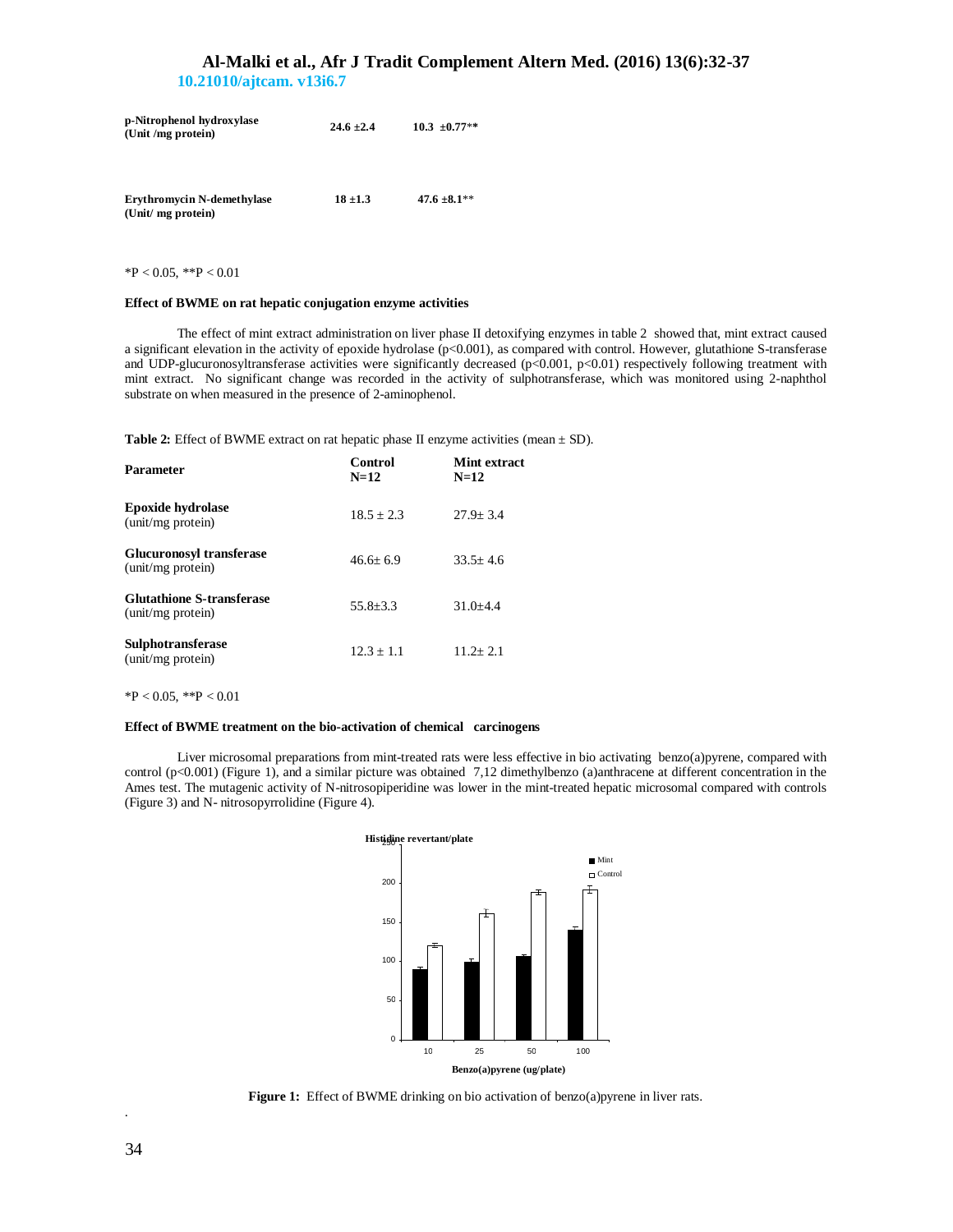# **Al-Malki et al., Afr J Tradit Complement Altern Med. (2016) 13(6):32-37 10.21010/ajtcam. v13i6.7**



**Figure 2:** Effect of BWME drinking on bioactivation of 7,12 dimethyl benzo(a)anthracene in liver rats



**Figure 3:** Effect of mint drinking on bioactivation of N-nitrosopiperidine in liver rats



**Figure 4:** Effect of mint drinking on bioactivation of N-nitrosopyrroldine in liver rats.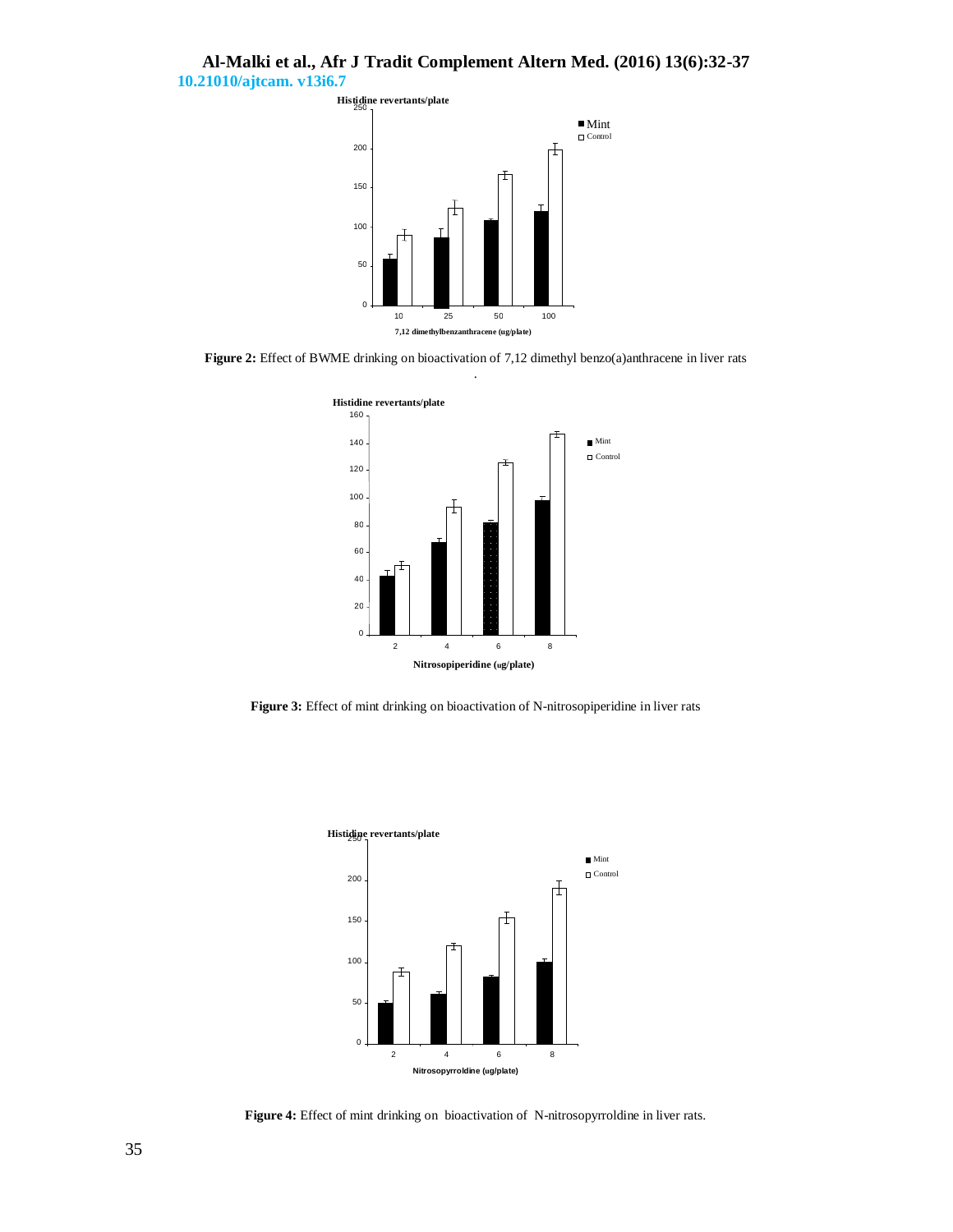**10.21010/ajtcam. v13i6.7**

## **Discussion**

Several dietary natural products have the ability to modulate the process of carcinogenesis in experimental animal models. This modulation mediated by their effect on detoxifying enzyme systems that catalyze the metabolic activation or deactivation of chemical carcinogens [McKay et al.,2006].

The present study was concerned with the effects of BWME administration on hepatic carcinogen-metabolizing enzymes (phase I and II). It was found that, treatment with BWME for six weeks significantly decreased the activity the O-demethylation of methoxyresorufin, which is a selective probe for CYP1A2 activity [Shimada et al.,1992]. In addition BWME showed to reduce the activity of O-deethylation of the ethoxyresorufin, which operates as a diagnostic probe for CYP1A1 activity, although it is also metabolized by CYP1A2 [Wadsworth et al., 2001]. Similarly, administration of BWME caused a marked decrease in the Odepentylation of pentoxyresorufin, which is selectively catalyzed by the CYP2B sub family [Horn and Vargas, 2003]. There is a significant decrease in the hydroxylation of p-nitrophenol, which is catalyzed by CYP2E following to BWME for six weeks [Ga Ayoola et al., 2008]. Inversely, the N-demethylation of erythromycin, a marker of CYP3A activity [Gulluce et al., 2007] was significantly increased in rats taking BWME compared with control.

 From this results we can deduce that treatment of rats with BWME caused a decrease in hepatic cytochrome P450 proteins, such as CYP2B, CYP2E1 and CYP1A, the latter P450 sub-family being closely associated with inhibiting bioactivation of chemical carcinogens.The ability of BWME in this carcinogen modulation may be realted to its active ingredients contents volatile oils as menthol as reported by Khan and Abourashed [Hideyuki et al., 2002], who reported that peppermint yields up to 1.0 % of volatile oils including menthol , menthone and menthyl acetate .

It was reported that, (benzo (a)pyrene and 7,12 dimethylbenzanthracene) are both promutagens. The CYP1A1 and CYP2B activities that metabolize these PAH need liver microsomes for bio-activation and enhanced by BWME. It was also related to the decrease in CYP1A1 and CYP2B activities compared with control.

 The mutagenicity of nitrosopiperidine and nitrosopyrrolidine, nitrosoamines selectively activated by CYP2E, was not influenced by This may be explained by the fact that constituents of mint as menthol can impair the activity of CYP2E, Conversely, it may be inferred that the components of the hepatic preparation from BWME-treated rats, inhibit the formation and/or scavenge the reactive intermediate of both carcinogens.

 It was suggested that BWME may possess anti-carcinogenic potential, by directing the metabolism of the chemical carcinogens in such a way as to favor their detoxification. The present study was therefore also undertaken to establish whether the decrease in mixed-function oxidase activities and carcinogen activation is accompanied by changes in the phase II enzymes. Glutathione conjugation is probably the most effective metabolic pathway for eliminating reactive intermediates, a process which is catalyzed by glutathione S-transferase [Hammons etal.,1999]. Such mechanism of action, however, appeared unlikely, since the measured activity of glutathione S-transferase was unaffected by the treatment with BWME. The same treatment with BWME also failed to modulate sulphotransferase conjugation, and microsomal epoxide hydrolase activity, in rat liver. Similarly, after pre-treatment of rats with BWME, there was no observable increase in the glucuronidation of 2-aminophenol activity.

 However, the above results appeared unlikely, since there was no marked increase in the observed levels of the enzyme activity, following the BWME administration. Mint extract may also exert its anti-carcinogenic potential by stimulating the enzyme system that deactivates reactive oxygen species.

## **Conclusion**

The present study has shown that BWME has the potential to suppress the activity of cytochrome enzymes involved in the bio-activation of chemical carcinogen and, consequently, may display chemo preventive activity.

## **Acknowledgment**

This work was funded by the Deanship of Scientific Research (DSR), King Abdulaziz University, Jeddah, under grant no (RG-9-130-37). The authors, therefore, acknowledge with thanks DSR technical and financial support.

**Conflict of interest:** The authors declare that there is no conflict of interest.

#### **References**

- 1. Castillo-Juarez , Gonzalez V, Jaime-Aguilar H, Martinez G, Linares E, Bye R, Romero I (2009). Anti-Helicobacter pylori activity of plants used in Mexican traditional medicine for gastrointestinal disorders. J Ethnopharmacol., 122: 402-40514. Liang R,
- 2. Cowan MM (1999). Plant products as antimicrobial agents. Clin. Microbiol. Rev., 12: 564-582.
- 3. Edris AE. Pharmaceutical and therapeutic potentials of essential oils and their individual volatile constituents: a review. Phytother Res 2007; 21: 308-323.
- 4. Ga Ayoola H, Coker S, Adesegun A, Adepoju B, Obaweya E, Ezennia A (2008). Phytochemical screening and antioxidant activities of some selected medicinal plants used for Malaria therapy in Southwestern Nigeria. Trop. J. Pharmaceut. Res., 7(3): 1019-1024.
- 5. Gulluce M, Sahin F, Sokmen M, Ozer H, Daferara D, Sokmen A, Polissiou M, Adiguzel A, Ozkan H (2007). Antimicrobial and antioxidant properties of the essential oils and methanol extract from *Mentha longifolia* L. ssp. longifolia. Food Chem., 104(4): 1449-1456.
- 6. Hammons G.J., Fletcher J.V., Stepps K.R., Smith E.A., Balentine D.A., Harbowy M.E. and Kadlubar F.F. (1999). Effects of chemoprotective agents on the metabolic activation of the carcinogenic arylamines PhIP and 4-aminobiphenyl in human and rat liver microsomes. Nutr. Cancer **33** pp.46–52.